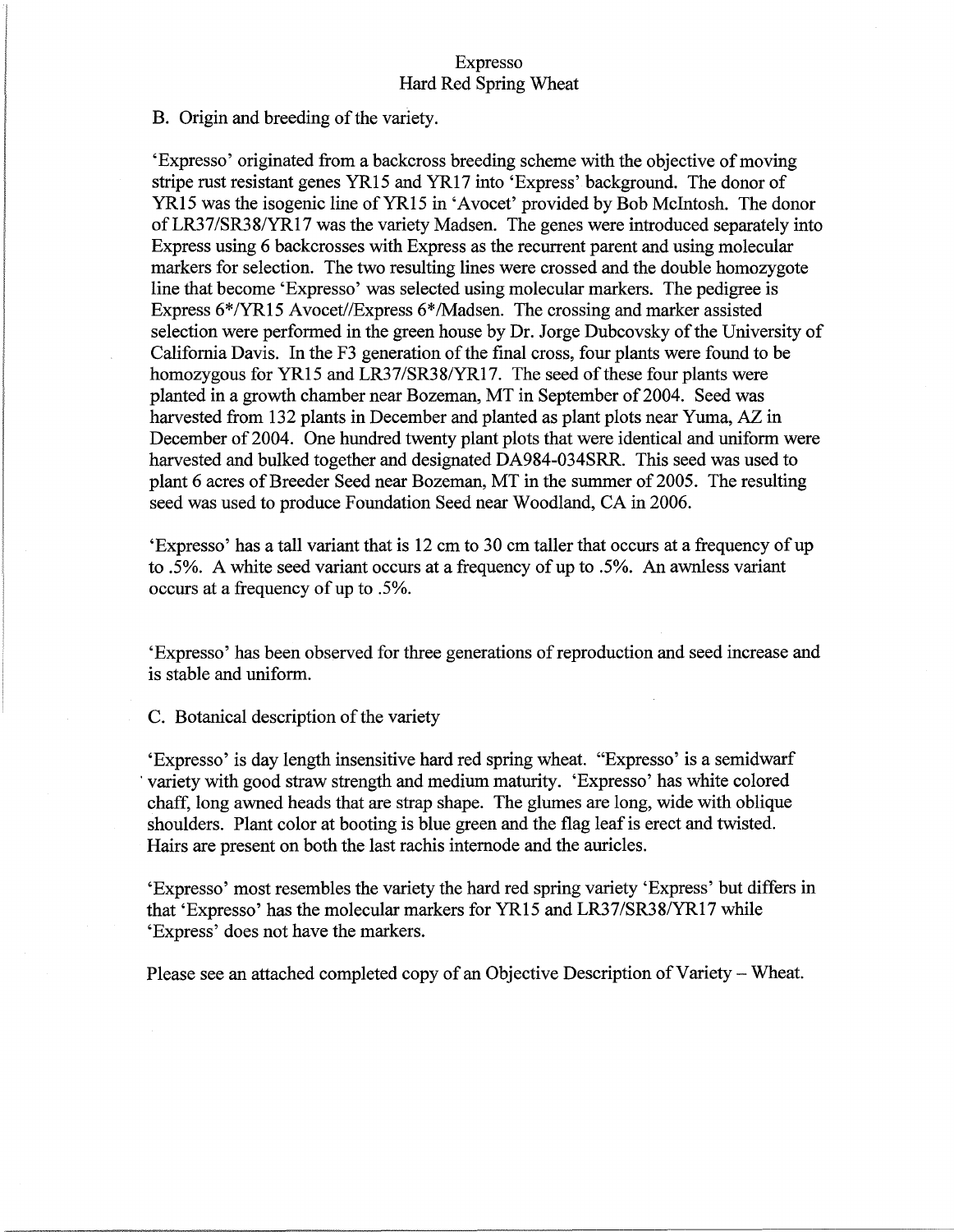# Expresso Hard Red Spring Wheat

# D. Evidence to support identity of variety

| MEAN AGRONOMIC DATA OF 'EXPRESSO' IN THE 2006 |                                                                                                               |                                                |                                 |                                     |                                         |                                               |  |  |
|-----------------------------------------------|---------------------------------------------------------------------------------------------------------------|------------------------------------------------|---------------------------------|-------------------------------------|-----------------------------------------|-----------------------------------------------|--|--|
| UC REGIONAL COMMON WHEAT AND TRITICALE TEST   |                                                                                                               |                                                |                                 |                                     |                                         |                                               |  |  |
|                                               | AT SITES WITH HIGH STRIPE RUST INFESTATION.<br>(UC DAVIS, SACRAMENTO/SAN JOAQUIN DELTA,<br><b>AND MADERA)</b> |                                                |                                 |                                     |                                         |                                               |  |  |
| <b>VARIETY</b>                                | <b>YIELD</b><br>LBS/A                                                                                         | <b>PLANT</b><br><b>HEIGHT</b><br><b>INCHES</b> | <b>LODGING</b><br><b>RATING</b> | DAYS TO<br><b>HEAD</b><br>AFTER 3/1 | <b>TEST</b><br><b>WEIGHT</b><br>LBS /BU | <b>STRIPE</b><br><b>RUST</b><br><b>RATING</b> |  |  |
| <b>EXPRESSO</b>                               | 5997                                                                                                          | 43                                             | 2.2                             | 51                                  | 62.2                                    | 1.3                                           |  |  |
| <b>EXPRESS</b>                                | 4190                                                                                                          | 43                                             | 2.8                             | 50                                  | 53.9                                    | 6.6                                           |  |  |
| <b>SUMMIT</b>                                 | 4390                                                                                                          | 38                                             | 1.1                             | 50                                  | 55.0                                    | 6.9                                           |  |  |

| AGRONOMIC DATA OF 'EXPRESSO' IN WESTBRED LLC<br>TRIAL AT DAVIS, CA IN 2006 |      |    |      |     | %<br><b>PROTEIN</b> | <b>SDS</b><br><b>SED</b> |
|----------------------------------------------------------------------------|------|----|------|-----|---------------------|--------------------------|
| <b>EXPRESSO</b>                                                            | 4978 | 41 | 62.0 | 1.0 | 12.0                | 104                      |
| <b>EXPRESS</b>                                                             | 3179 | 40 | 57.1 | 5.5 | 12.6                | 107                      |
| SUMMIT                                                                     | 2253 | 35 | 51.5 | 8.0 | 14.0                | 118                      |

| MEAN AGRONOMIC DATA OF 'EXPRESSO' IN 2006 WESTBRED LLC<br>TRIALS IN THE ABSENCE OF HIGH LEVELS OF STRIPE RUST<br>(YUMA, AZ; CORCORAN, CA; FIVE POINTS, CA; DIXON, CA) |      |    |    |      |      |     |  |  |
|-----------------------------------------------------------------------------------------------------------------------------------------------------------------------|------|----|----|------|------|-----|--|--|
| <b>EXPRESSO</b>                                                                                                                                                       | 5560 | 39 | 42 | 62.0 | 14.9 | 111 |  |  |
| <b>EXPRESS</b>                                                                                                                                                        | 5658 | 39 | 42 | 61.4 | 14.5 | 109 |  |  |
| <b>SUMMIT</b>                                                                                                                                                         | 5405 | 35 | 43 | 60.1 | 13.9 | 114 |  |  |

Rating scale for stripe rust and lodging:  $1 = 0.3\%$ ,  $2 = 4.14\%$ ,  $3 = 15.29\%$ ,  $4 = 30.49\%$  $5 = 50-69\%$ ,  $6 = 70-84\%$ ,  $7 = 85-95\%$ ,  $8 = 96-100\%$ 

E. Area of adaptation and primary use of the variety

 $\mathbb{R}^2$ 

'Expresso' is adapted to the same areas of production as the variety 'Express'. This includes the central valleys of California as well as the irrigated areas in Washington, Idaho and Montana. The primary use of'Expresso' will be for general purpose bread flour.